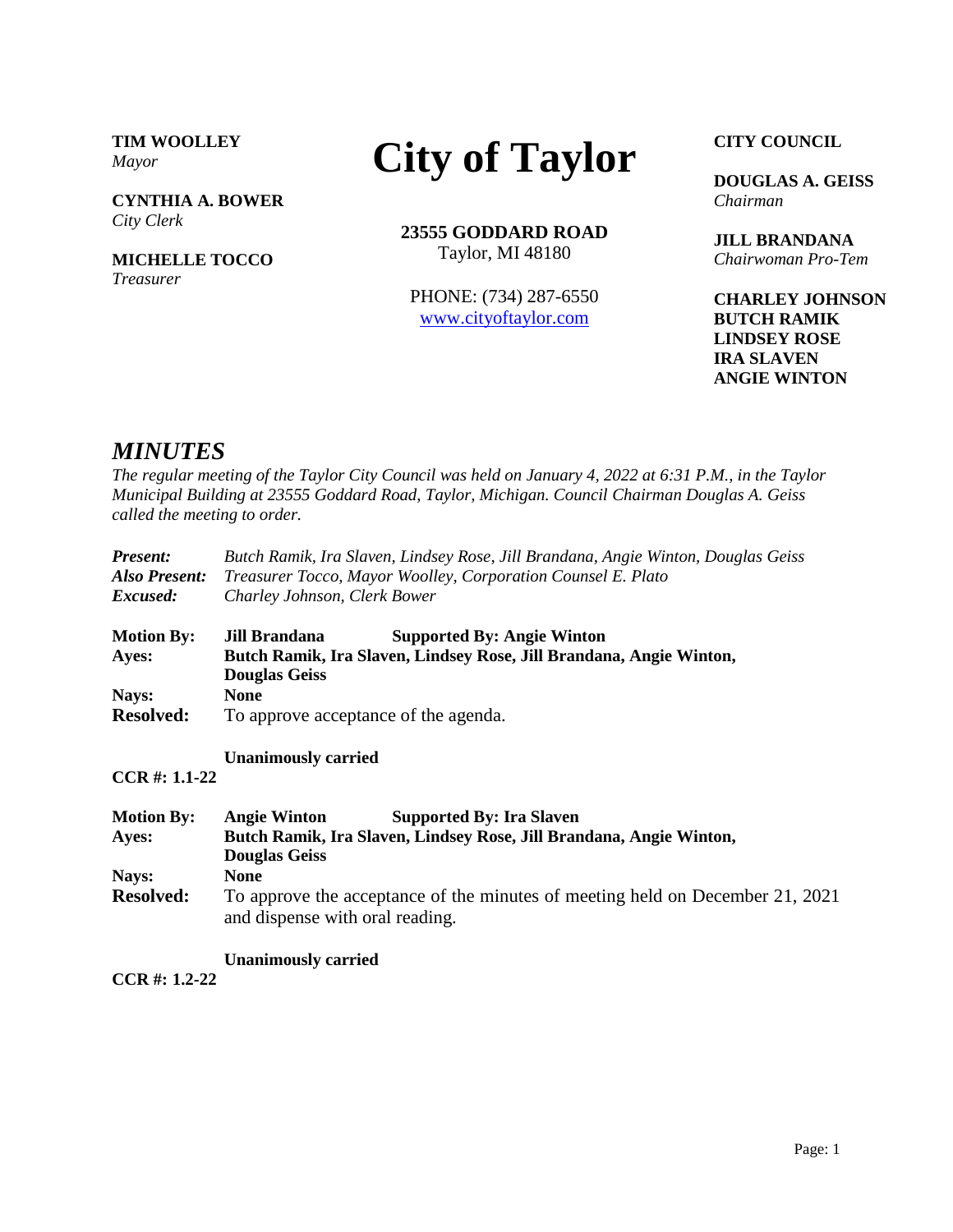| <b>Motion By:</b> | <b>Supported By: Butch Ramik</b><br>Jill Brandana                                   |  |
|-------------------|-------------------------------------------------------------------------------------|--|
| Ayes:             | Butch Ramik, Ira Slaven, Lindsey Rose, Jill Brandana, Angie Winton,                 |  |
|                   | <b>Douglas Geiss</b>                                                                |  |
| Nays:             | <b>None</b>                                                                         |  |
| <b>Resolved:</b>  | To approve the appointment of Michael Tinney to the Board of Ethics for a (5) five- |  |
|                   | year term to expire on December 21, 2026.                                           |  |

#### **Unanimously carried**

#### **CCR #: 1.3-22**

| <b>Motion By:</b> | <b>Butch Ramik</b><br><b>Supported By: Lindsey Rose</b>                                                                                                                                                                                                                                  |  |
|-------------------|------------------------------------------------------------------------------------------------------------------------------------------------------------------------------------------------------------------------------------------------------------------------------------------|--|
| Ayes:             | Butch Ramik, Ira Slaven, Lindsey Rose, Jill Brandana, Angie Winton,                                                                                                                                                                                                                      |  |
|                   | <b>Douglas Geiss</b>                                                                                                                                                                                                                                                                     |  |
| Nays:             | <b>None</b>                                                                                                                                                                                                                                                                              |  |
| <b>Resolved:</b>  | To approve payment to Michigan Association of Chiefs of Police Law Enforcement<br>Accreditation Program, in the amount of \$2,700, for the initial accreditation fee to<br>be sent with the State Accreditation Application, funded through General Fund<br>Police Contractual Services. |  |

#### **Unanimously carried**

**CCR #: 1.4-22**

| <b>Motion By:</b> | Jill Brandana        | <b>Supported By: Butch Ramik</b>                                    |
|-------------------|----------------------|---------------------------------------------------------------------|
| Aves:             |                      | Butch Ramik, Ira Slaven, Lindsey Rose, Jill Brandana, Angie Winton, |
|                   | <b>Douglas Geiss</b> |                                                                     |
| Nays:             | None                 |                                                                     |
| <b>Resolved:</b>  |                      | To approve the Planning Commission's annual report for 2020/2021.   |

#### **Unanimously carried**

## **CCR #: 1.5-22**

#### *Interested Parties: K. Morris*

| <b>Motion By:</b> | <b>Angie Winton</b>               | <b>Supported By: Ira Slaven</b>                                                       |  |
|-------------------|-----------------------------------|---------------------------------------------------------------------------------------|--|
| Ayes:             |                                   | Ira Slaven, Lindsey Rose, Angie Winton, Douglas Geiss                                 |  |
| Nays:             | <b>Butch Ramik, Jill Brandana</b> |                                                                                       |  |
| <b>Resolved:</b>  |                                   | To receive and file TIFA approval of an additional \$189,000 for Wade Trim Associates |  |
|                   |                                   | professional services for the Eureka Corridor Improvements contract.                  |  |

## **4 - 2 Motion carried**

#### **CCR #: 1.6-22**

| <b>Motion By:</b> | <b>Angie Winton</b>               | <b>Supported By: Lindsey Rose</b>                                                       |
|-------------------|-----------------------------------|-----------------------------------------------------------------------------------------|
| Ayes:             |                                   | Ira Slaven, Lindsey Rose, Angie Winton, Douglas Geiss                                   |
| Nays:             | <b>Butch Ramik, Jill Brandana</b> |                                                                                         |
| <b>Resolved:</b>  |                                   | To receive and file TIFA approval of issuance of a surety bond in an acceptable form to |
|                   |                                   | EGLE in the amount of \$175,000 in conjunction with Permit No. WRP030887.               |

#### **4 - 2 Motion carried**

**CCR #: 1.7-22**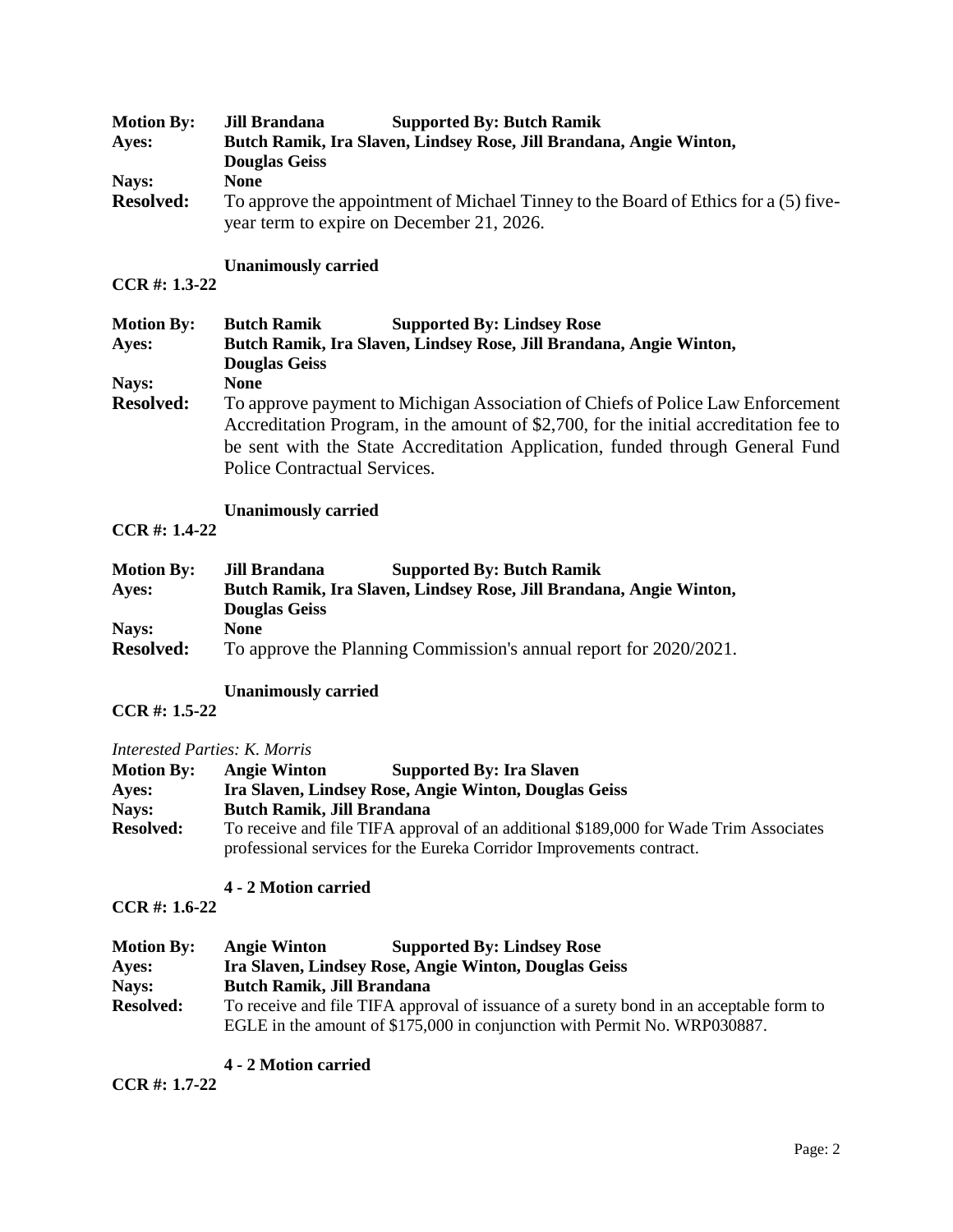| <b>Motion By:</b> | <b>Supported By: Butch Ramik</b><br>Jill Brandana                                                         |
|-------------------|-----------------------------------------------------------------------------------------------------------|
| Ayes:             | Butch Ramik, Ira Slaven, Lindsey Rose, Jill Brandana, Angie Winton,                                       |
|                   | <b>Douglas Geiss</b>                                                                                      |
| Nays:             | <b>None</b>                                                                                               |
| <b>Resolved:</b>  | To receive and file the appointment of Donna Colley-Andrews as the TIFA<br>Secretary for a one-year term. |

#### **Unanimously carried**

# **CCR #: 1.8-22**

| <b>Motion By:</b> | <b>Supported By: Angie Winton</b><br><b>Ira Slaven</b>                                           |
|-------------------|--------------------------------------------------------------------------------------------------|
| Ayes:             | Butch Ramik, Ira Slaven, Lindsey Rose, Jill Brandana, Angie Winton,                              |
|                   | <b>Douglas Geiss</b>                                                                             |
| Nays:             | <b>None</b>                                                                                      |
| <b>Resolved:</b>  | To receive and file the appointment of Tim Schramm as the TIFA Treasurer for a<br>one-year term. |

#### **Unanimously carried**

## **CCR #: 1.9-22**

| <b>Motion By:</b> | <b>Angie Winton</b>               | <b>Supported By: Ira Slaven</b>                                                     |
|-------------------|-----------------------------------|-------------------------------------------------------------------------------------|
| Ayes:             |                                   | Ira Slaven, Lindsey Rose, Angie Winton, Douglas Geiss                               |
| Nays:             | <b>Butch Ramik, Jill Brandana</b> |                                                                                     |
| <b>Resolved:</b>  |                                   | To receive and file the TIFA approval of the contract between TDK Advisors, LLC     |
|                   |                                   | and the City of Taylor for a term of 6 months and an amount not to exceed \$18,000. |

## **4 - 2 Motion carried**

#### **CCR #: 1.10-22**

| <b>Motion By:</b> | <b>Angie Winton</b><br><b>Supported By: Ira Slaven</b>                                                                                                                                                                                                                                                               |  |
|-------------------|----------------------------------------------------------------------------------------------------------------------------------------------------------------------------------------------------------------------------------------------------------------------------------------------------------------------|--|
| Ayes:             | Butch Ramik, Ira Slaven, Lindsey Rose, Jill Brandana, Angie Winton,                                                                                                                                                                                                                                                  |  |
|                   | <b>Douglas Geiss</b>                                                                                                                                                                                                                                                                                                 |  |
| Nays:             | <b>None</b>                                                                                                                                                                                                                                                                                                          |  |
| <b>Resolved:</b>  | To receive and file the contract not exceeding the amount of \$26,088 for removal<br>and replacement of existing boilers and tanks at Taylor Meadows Golf Club, and if<br>there are no additional bids lower than that number and can have it installed by<br>December 25, 2021, then accept Detroit Boiler Company. |  |

**Unanimously carried**

**CCR #: 1.11-22**